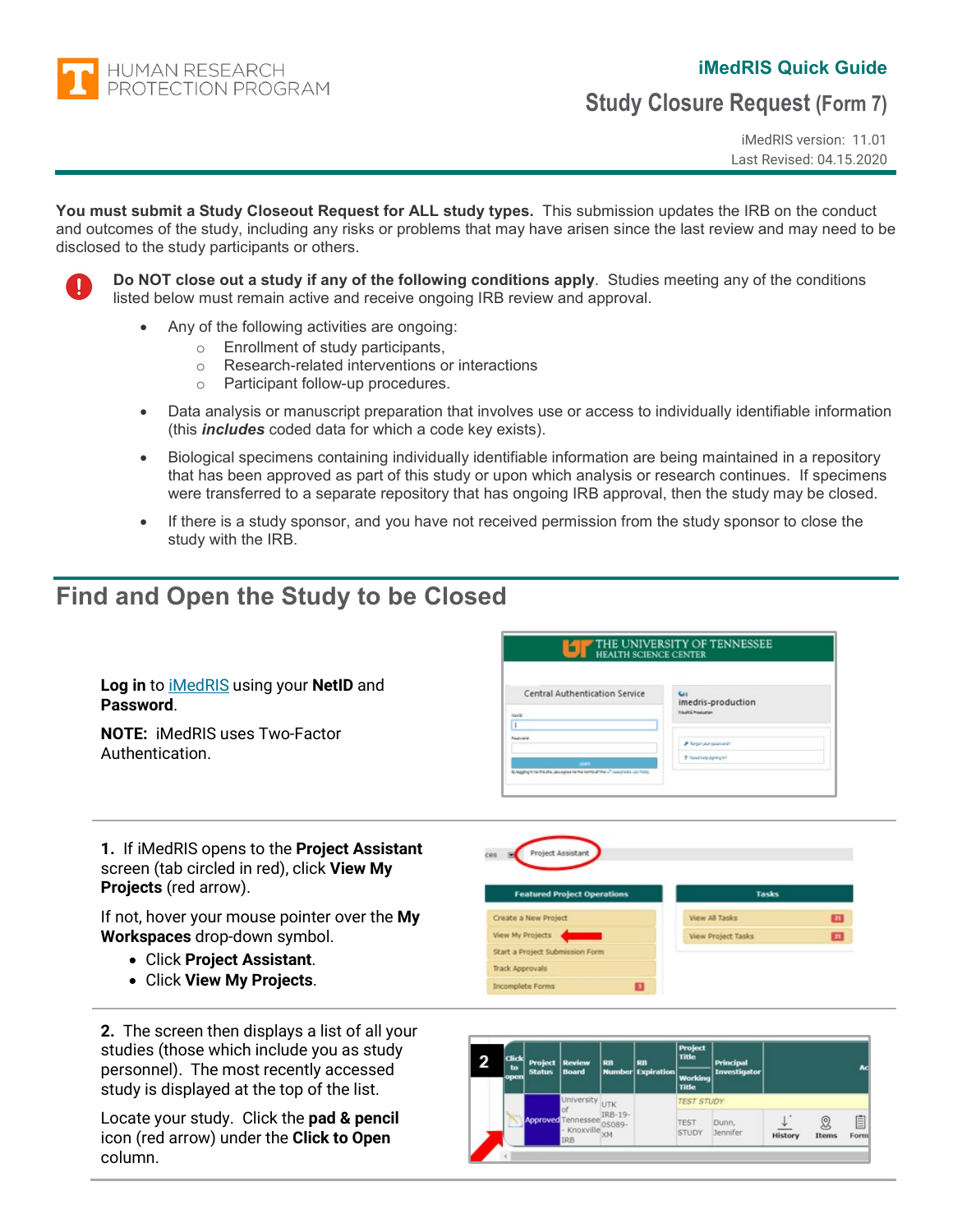# **Create a Study Closure Request**

**3.** Click **Study Closure Request (Form 7)** on the **Submissions** screen (red arrow).





**4.** The **Study Closure** form screen opens. Click **Add a New Form** (circled in red).

### **5. Section (600) UTK General Information**.

- Displays basic information about the study (e.g., IRB number, title, PI name).
- To advance to the next screen section, click **Save and Continue to Next Screen** (circled in red).

**TIP:** This form is dynamic and branches to different screen sections based on your responses.

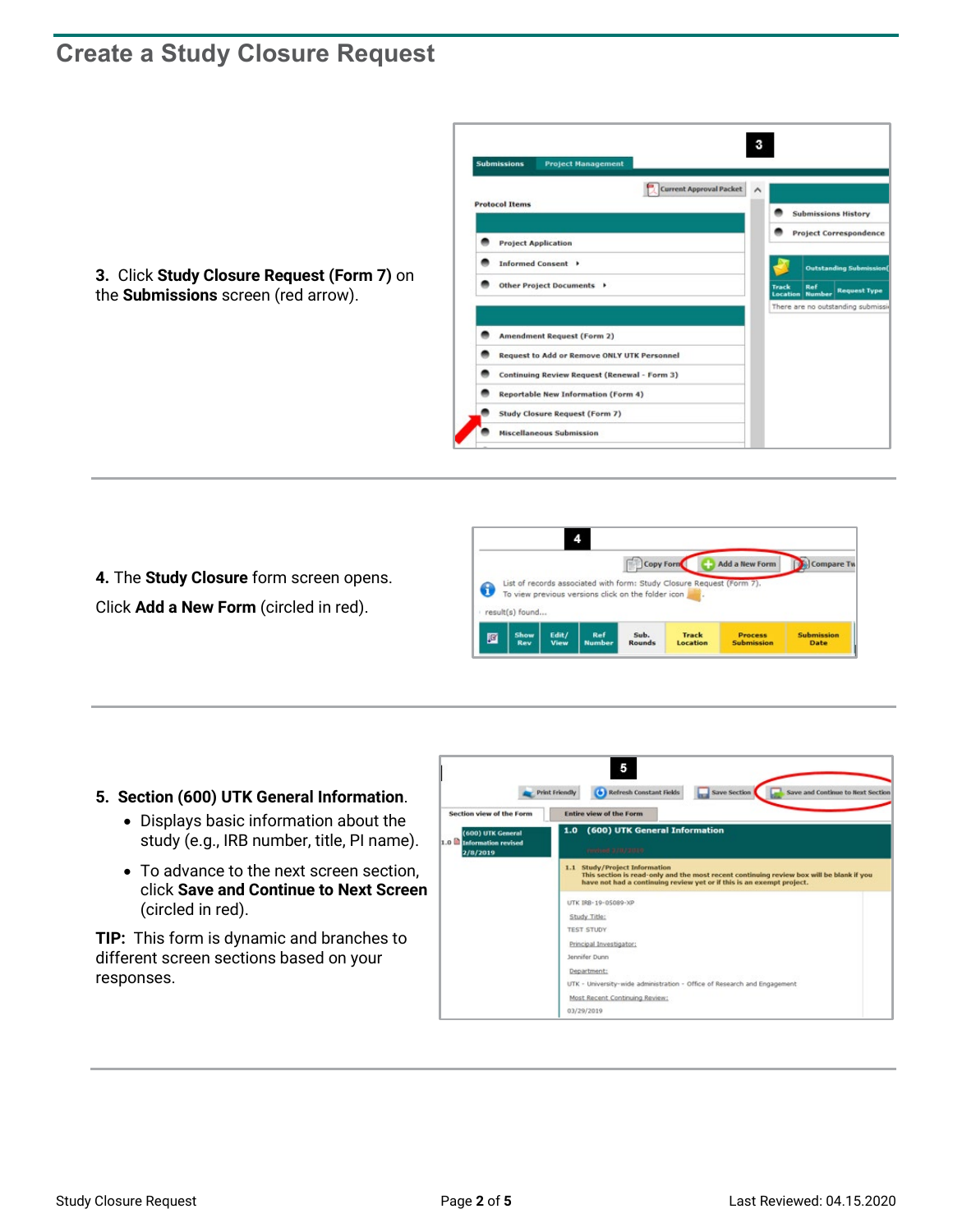### **6. Section (620) Study/Project Termination**

- **Item 1**: Date the study ended.
- **Item 2**: Total number of participants who enrolled in the study. Depending on your procedures, this number may refer to
	- o number of individuals who signed the consent form; or
	- o number of individuals who returned completed surveys or provided data; or
	- $\circ$  number of individuals about whom records/data/biospecimens were obtained.
- **Item 3**: Did any incidents occur requiring the submission of reportable new information?

| <b>Print Friendly</b>                                          | 6<br>Refresh Constant Fields<br>Save Section<br>Save and Continue to Next So |
|----------------------------------------------------------------|------------------------------------------------------------------------------|
| Section view of the Form                                       | <b>Entire view of the Form</b>                                               |
| (600) UTK General<br>1.0 Information revised<br>2/8/2019       | 2.0 (620) Study/Project Termination                                          |
| (620) Study/Project<br>2.0 <sup>th</sup><br><b>Termination</b> | 2.1 * Date of Project Termination:                                           |
|                                                                | <b>TO +</b><br>09/01/2019                                                    |
|                                                                | * Subjects Enrolled:<br>2.2                                                  |
|                                                                | 50                                                                           |
|                                                                | * Did any subjects experience any reportable adverse events?<br>2.3          |
|                                                                | No subjects experienced reportable adverse events.<br>⊙)                     |
|                                                                | At least one subject experienced a reportable adverse event.                 |



### **7. Section (640) Results**

- **Item 1**: Displays the study description from the approved study application screen (925) Project Synopsis. Do not make changes to this description.
- **Item 2**: Enter a brief summary of the study results in the text box (red arrow).

## **8. Section (670) Study Closure Form**

- Attach any documentation related to the closure of the study. Studies required to obtain a participant's signed consent must submit a **consent audit**.
- Click the **Add a New Document** button and follow the instructions in **Step 9**. Provide any additional information for the IRB in text box.
- A consent audit is not required for exempt studies or those studies granted a waiver of consent or waiver of signed consent. Users can skip to **Step 11** for such studies.

## **Consent Audits, Information, or Other Documentation**

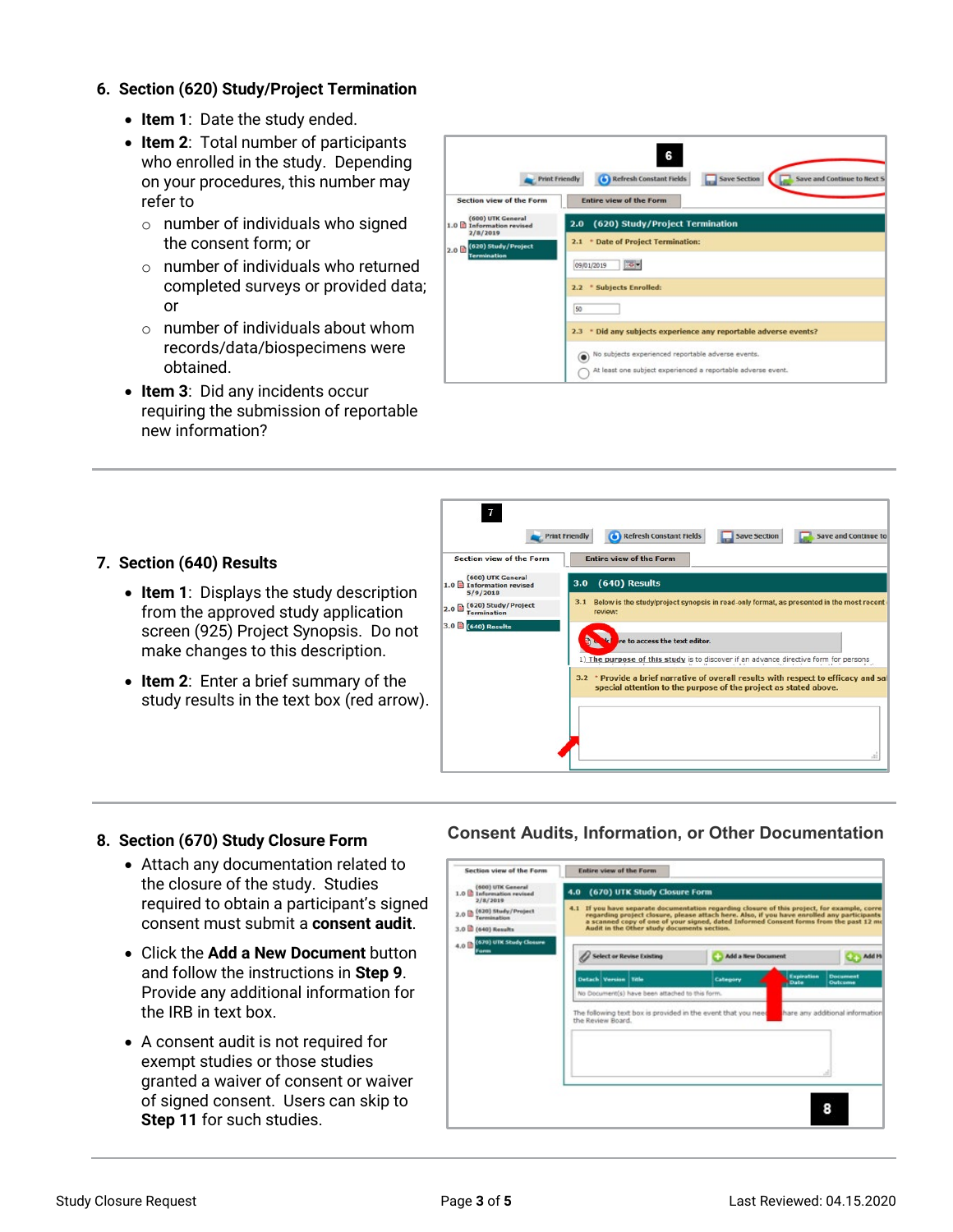### **9. How to add a Consent Audit.**

- Upload a scanned copy of consent or assent form signed and dated by a participant (or their legally authorized representative) enrolled in the study.
- The participant's **signature should be blocked or obscured** so that the participant cannot be identified.
- Select **Consent Audit** from the Project Document Category drop-down menu.
- Click **Save Document**.

 $\mathbf 0$ 

• Submit one audit document for each population that gave signed consent or assent.

|                                 | <b>Project Document Add:</b>                                                                                                                              |    |
|---------------------------------|-----------------------------------------------------------------------------------------------------------------------------------------------------------|----|
| *Select the document to upload: | Browse<br>Student Consent Form.pdf                                                                                                                        |    |
| *Version Number:                | .n<br>1                                                                                                                                                   |    |
| <b>Version Date:</b>            | ত-<br>10/19/2018                                                                                                                                          |    |
| Category:                       | $\checkmark$<br>$-$ none $-$                                                                                                                              |    |
| <b>Description:</b>             | $-none-$<br><b>Master Protocol</b><br><b>Recruitment Advertising Materials</b><br>Surveys/Questionnaires/Data Collection Instruments<br>Letter of Support | i  |
| <b>Comments:</b>                | <b>Consent Audit</b><br><b>Funding Proposal</b><br>Orig IRB Scan File<br>Other Miscellaneous Documents                                                    | ä. |

Many studies use only one consent document, but **some studies use multiple consent forms** because they involve:

- different participant populations (e.g., students and their advisors);
- multiple procedures which some completed by some participants, while other participants complete different procedures, or
- some or all participants cannot consent for themselves such as child participants who give assent while their parent gives their permission or an adult who is unable to give legally affective informed consent so surrogate consent from a legally authorized represententive is required.

**In cases such as these, a consent audit is required for each form type.**

|                                                                                                                     |                              |                      | <b>Print Friendly</b><br><b>Entire view of the Form</b>                                                     | 10<br>Refresh Constant Fields | Save Section                     |                                                                                                                                                     | Save and Continue to Next Section |                         |  |  |  |
|---------------------------------------------------------------------------------------------------------------------|------------------------------|----------------------|-------------------------------------------------------------------------------------------------------------|-------------------------------|----------------------------------|-----------------------------------------------------------------------------------------------------------------------------------------------------|-----------------------------------|-------------------------|--|--|--|
| 10. After uploading all the consent audit<br>documents, click Save and Continue to Next<br>Screen (circled in red). | (670) UTK Study Closure Form |                      |                                                                                                             |                               |                                  |                                                                                                                                                     |                                   |                         |  |  |  |
|                                                                                                                     | 4.1                          |                      | regarding project closure, please attach here:<br>// Select or Revise Existing<br><b>Add a New Document</b> |                               |                                  | If you have separate documentation regarding closure of this project, for example, correspondence from the sponsor<br><b>Add Multiple Documents</b> |                                   |                         |  |  |  |
|                                                                                                                     |                              | Detach Version Title |                                                                                                             | Category                      | <b>Expiration</b><br><b>Date</b> | <b>Document</b><br>Outcome                                                                                                                          | <b>Checked Out</b>                | View<br><b>Document</b> |  |  |  |
|                                                                                                                     | O                            | 1.0                  | Teacher Consent Form                                                                                        | Consent Audit                 |                                  |                                                                                                                                                     |                                   | 톉<br>25.08 KB           |  |  |  |
|                                                                                                                     | Q                            | 1.0                  | Student Consent Form                                                                                        | Consent Audit                 |                                  |                                                                                                                                                     |                                   | a.<br>P.<br>25.08 KB    |  |  |  |

### **11. Form Completed** screen

- Either the PI **or** another investigator (co/sub or co-PI) must click **Signoff and Submit**.
- Then users are routed to the **Setup Signoff Submission Routing** screen.

**TIP:** If study personnel other than an investigator completes the form, only the **Exit Form** button appears. The PI then must open the form and click **Signoff and Submit**.